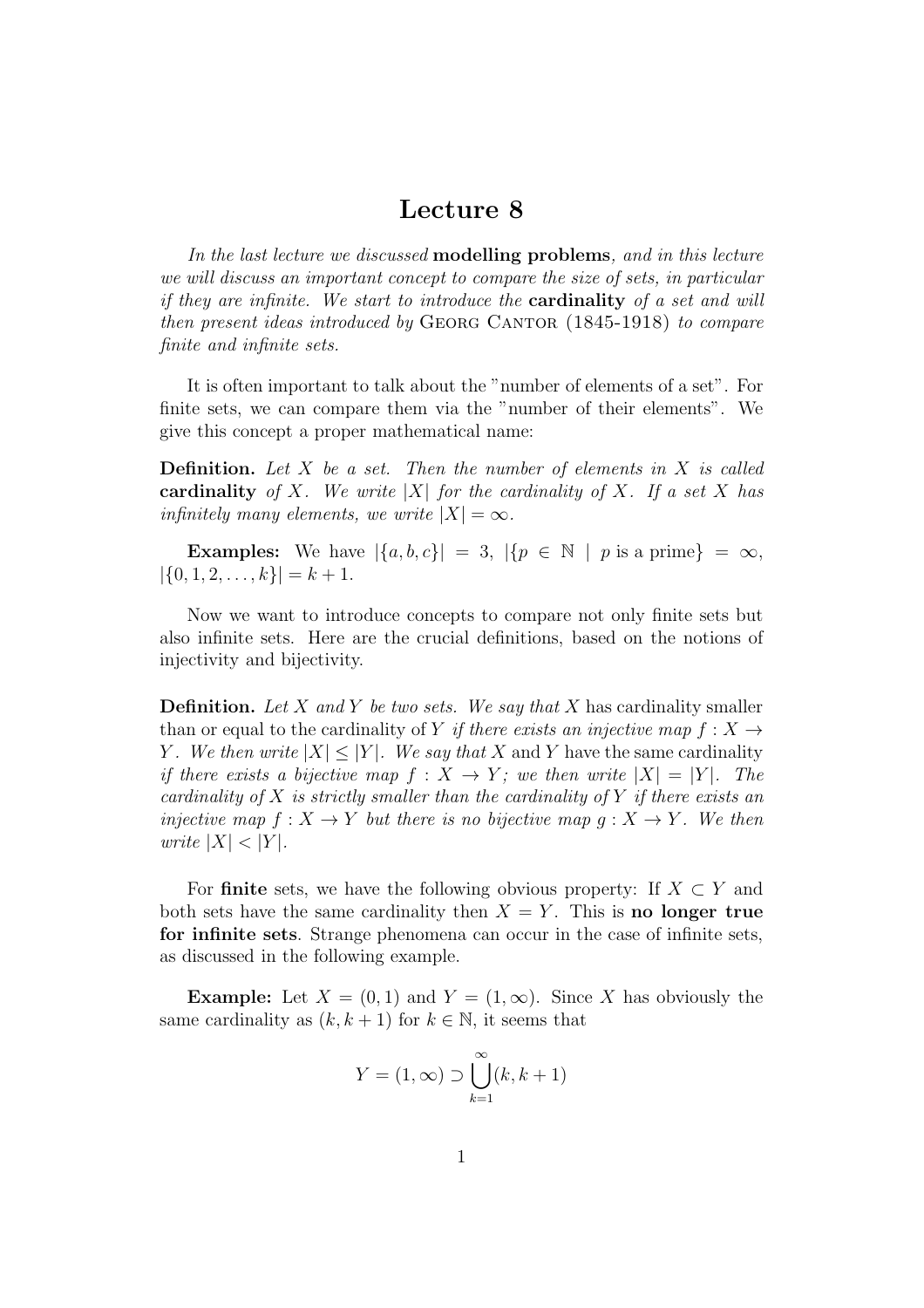must have a much larger cardinality than  $X$ . On the other hand, we have an bijective map  $f: X \to Y$  by  $f(x) = 1/x$ , which shows that X and Y have the same cardinality.

Here is another example:

**Example:** The sets  $\mathbb N$  (natural numbers) and  $\mathbb Z$  (integers) have the same cardinality. We use the bijection

$$
f: \mathbb{N} \to \mathbb{Z}, \quad f(k) = \begin{cases} l & \text{if } k = 2l, \\ -l & \text{if } k = 2l + 1. \end{cases}
$$

There is another problem with the above definition: We would like to have that if  $|X| \leq |Y|$  and  $|Y| \leq |X|$ , then  $|X| = |Y|$ . The inequalities  $|X| \leq |Y|$ and  $|Y| \leq |X|$  only mean that there are injective maps  $f_1: X \to Y$  and  $f_2: Y \to X$ . To conclude that  $|X| = |Y|$ , we would need to show that there is a bijective map  $g: X \to Y$ . This is by no means a trivial problem. In fact, it is true, but it is a theorem called the Cantor-Bernstein-Schroeder Theorem.

Now, we consider the following natural question:

**Question:** Which of the two subsets Q and  $\mathbb{R}\backslash\mathbb{Q}$  is larger? Are there more irrational numbers than rational numbers?

Infinite sets which have the same cardinality as the set of natural numbers N are called countable sets. An infinite set which is not countable is called **uncountable.** For every countable set  $X$ , we can *enumerate* its elements, i.e., we can write

$$
X = \{x_1, x_2, x_3, \dots\}.
$$

We have already seen that  $\mathbb Z$  is countable. But the seemingly much larger set  $\mathbb Q$  is also countable. We prove this first for the set of all positive rational numbers. We produce an infinite square scheme of numerators (upper horizontal line) and denominators (left vertical column) and go through them one by one in the diagonal fashion shown here, omitting a rational if it was already chosen earlier: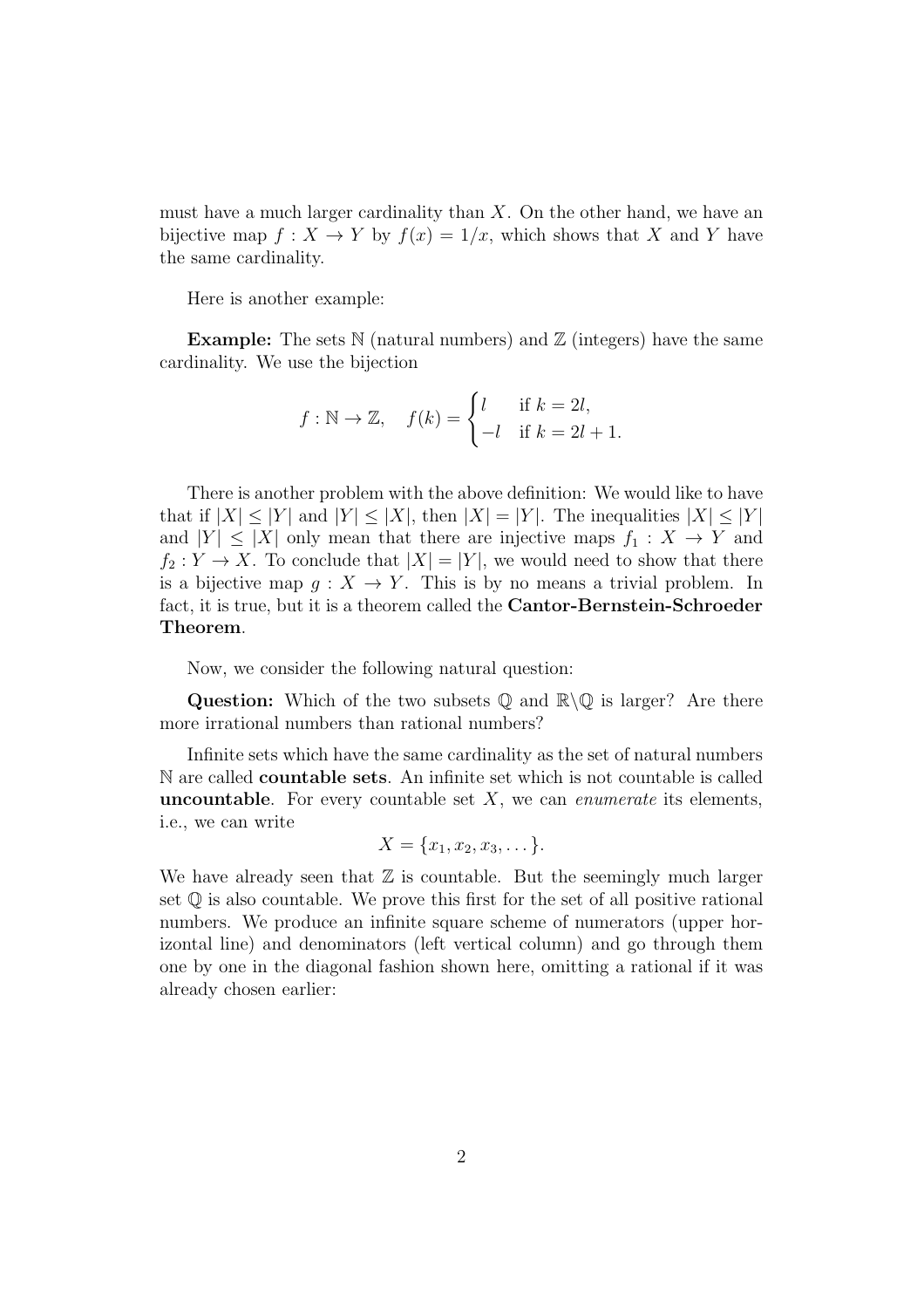

We end up with the enumeration

$$
\{1, 2, \frac{1}{2}, \frac{1}{3}, 3, 4, \frac{3}{2}, \frac{2}{3}, \frac{1}{4}, \frac{1}{5}, 5, 6, \frac{5}{2}, \frac{4}{3}, \frac{3}{4}, \frac{2}{5}, \frac{1}{6}, \frac{1}{7}, \frac{3}{5}, \frac{5}{3}, 7, 8, \frac{7}{2}, \frac{5}{4}, \frac{4}{5}, \frac{2}{7}, \ldots\},\
$$

and one easily checks that all positive rationals are chosen during this procedure. Once we have enumerated all positive rationals by  $\{q_1, q_2, q_3, q_4, \dots\}$ , we can show the countability of the set of all rationals Q by ordering them as

$$
\mathbb{Q} = \{0, q_1, -q_1, q_2, -q_2, q_3, -q_3, \dots\}.
$$

Next, we show that the set of all real numbers in the interval  $[0, 1]$  is uncountable:

**Indirect Proof:** Assume the set of all real numbers in  $[0, 1]$  is countable. Then we can write

$$
[0,1] = \{x_1, x_2, x_3, \dots\}.
$$

Write the numbers  $x_1, x_2, x_3, \ldots$  in their decimal representation as a list:

$$
x_1 = 0.x_{11}x_{12}x_{13}x_{14}...,
$$
  
\n
$$
x_2 = 0.x_{21}x_{22}x_{23}x_{24}...,
$$
  
\n
$$
x_3 = 0.x_{31}x_{32}x_{33}x_{34}...,
$$
  
\n
$$
\vdots
$$